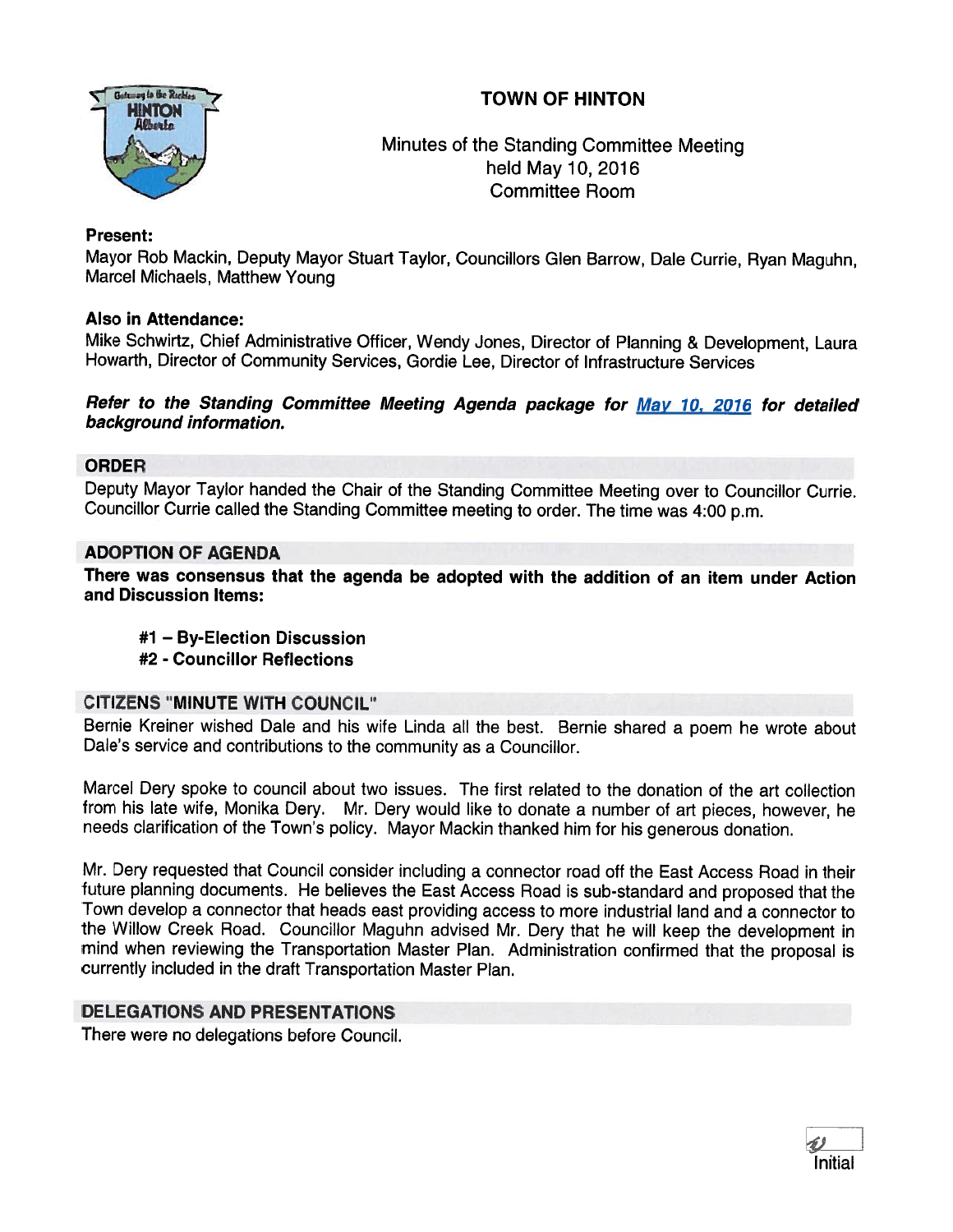Town of Hinton APPROVED Standing Committee Meeting Minutes-May 10, 2016 Page | 2

## ACTION AND DISCUSSION ITEMS

#### By-Election Discussion

There was consensus to direct Administration to bring a report to Council on May 17<sup>th</sup>, 2016 providing information relating to <sup>a</sup> by-election for the Councillor vacancy.

#### Councillor Reflections

Councillor Dale Currie read <sup>a</sup> statement he had prepare<sup>d</sup> that outlined key abilities <sup>a</sup> Councillor should have while in public office (Attachment #1).

#### ADDITIONAL INFORMATION

1. Urgent Matters from Council

Councillor Maguhn expresse<sup>d</sup> his appreciation to the members of Hinton Fire Rescue who have helped out at the Ft. McMurray fires. He also thanked community members who have been very generous.

Council members and the CAO expresse<sup>d</sup> their appreciation to Dale and Linda and wished them the best of luck for their future.

There was consensus to direct Administration to review the Public Art Policy in <sup>2076</sup> regarding how donations from residents can be incorporated.

There was consensus to direct Administration to work with Rene of the Hinton Centre with respec<sup>t</sup> to the possibility of <sup>a</sup> community fundraiser event for the Ft. McMurray fire disaster.

- 2. Chief Administrative Officer Status Report
- 3. Legislative and Executive Assistant Logistics Information

## MOVE IN CAMERA

MICHAELS - That the Standing Committee meeting move in camera.

CARRIED

CARRIED

The time was 5:11 p.m.

## BARROW - That Standing Committee meeting revert to regular session.

The time was 6:05 p.m.

Councillor Currie provided Chief Administrative Officer, Mike Schwirtz, with his formal written letter of resignation as <sup>a</sup> Councillor on Hinton Town Council (Attachment #2). CAO Schwirtz accepted the letter of resignation and wished Councillor Currie every success.

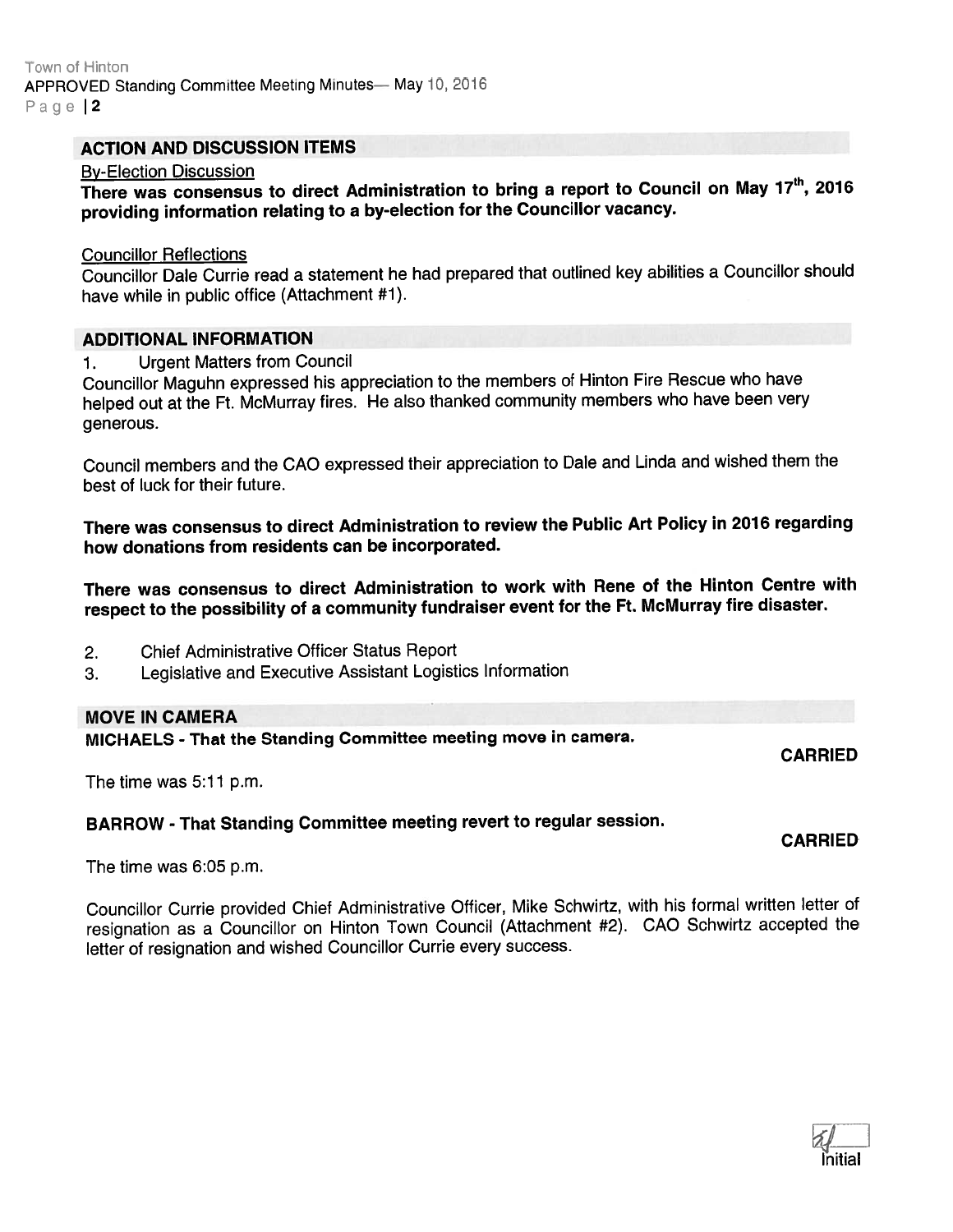# **ADJOURNMENT**

MICHAELS - That the Standing Committee meeting adjourn.

The time was 6:07 p.m.

**CARRIED** 

Deputy Mayor

**Chief Administrative Officer**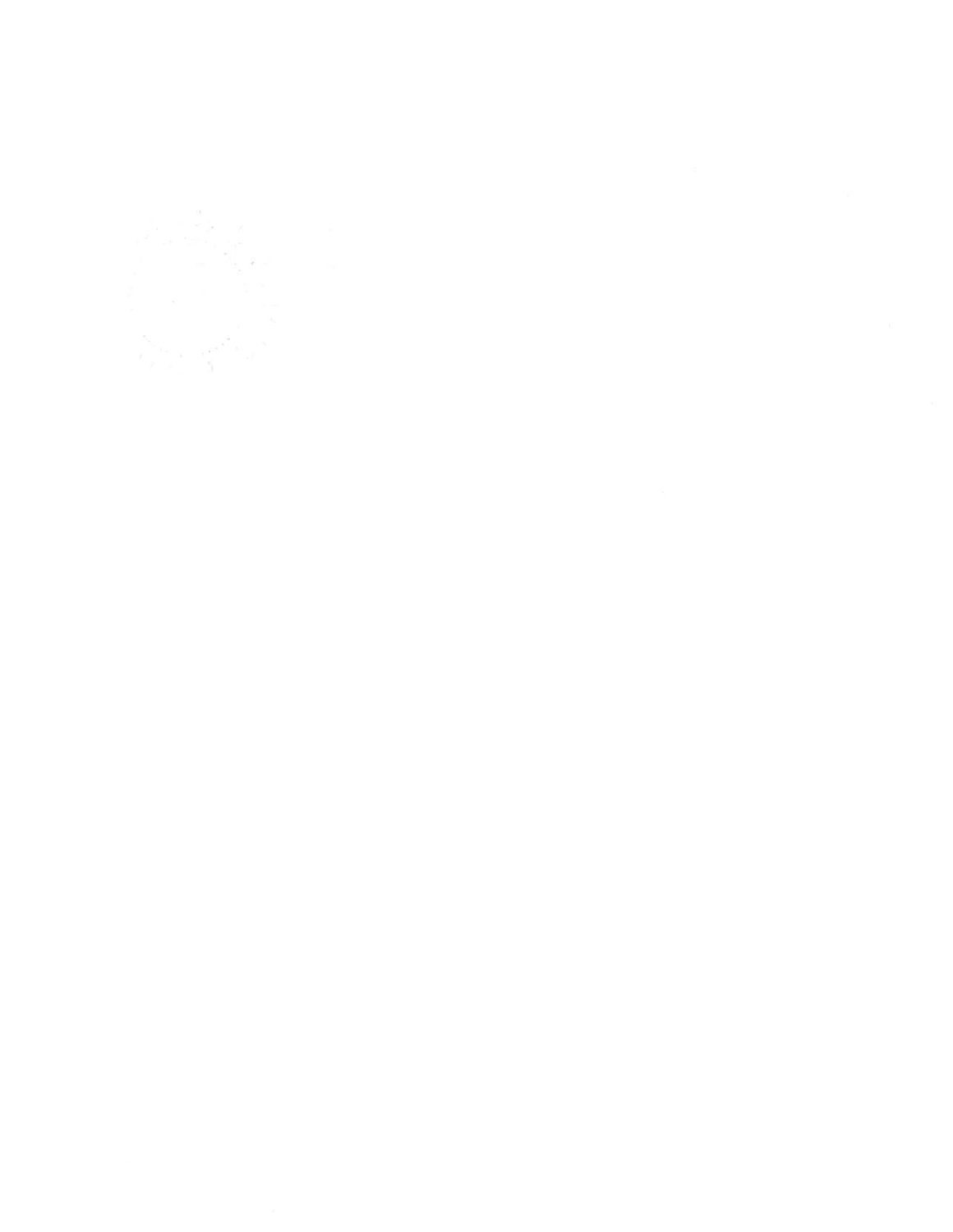ATTACHMENT #1

# COUNCILLOR REFLECTIONS BY DALE CURRIE

- Ability to communicate and work with staff, citizens and council members in both <sup>a</sup> professional and personal manner
- The ability to work directly with each other no reliance on technology be personal
- Ability to be <sup>a</sup> team player appeal to citizens and staff
- Ability to work and trust each other, staff, council, citizens
- Ability to brush up on team building skills
- Ability not to ask for too much at one time and make sure you add <sup>a</sup> "thank you!"
- Ability to have your own unique responsibilities regarding issues and projects
- Ability for us to care about each other and to be the person who reaches out to different sections of the community
- Ability to focus on making <sup>a</sup> success for Council as <sup>a</sup> whole
- Ability to be willing to adopt to change and take other's suggestions
- Ability to be professional, open minded to ideas and traits that make <sup>a</sup> community great
- Ability to debate hot topics whatever way the vote goes leave it in the board room
- Ability for every council member to listen to others which includes being receptive to criticism without lashing out
- Listening sometimes can be more important than speaking
- Ability to use language that is constructive, honest and respectful
- Ability never to be <sup>a</sup> "Glory Hog"
- Stand in the spotlight alongside other councillors, staff and citizens. Take the blame when things go awry
- Ability to not stress out citizens, councillors and staff
- Ability to understand that praise goes <sup>a</sup> long way
- Ability to know Councillors can't please everyone on issues or projects but be prepared to respond to citizens and staff when they ask why
- Ability for <sup>a</sup> Councillor to visit departments and see how things are going "Have <sup>a</sup> Good Day!"
- Ability to balance life, work & council

Success is achieved by listening — talking — acting for what is best for the community as <sup>a</sup> whole. Success is simple  $-$  do what's right, the right way, at the right time.

Remember: Coming together is <sup>a</sup> beginning; keeping together is progress; working together is success.

Be here for the right reason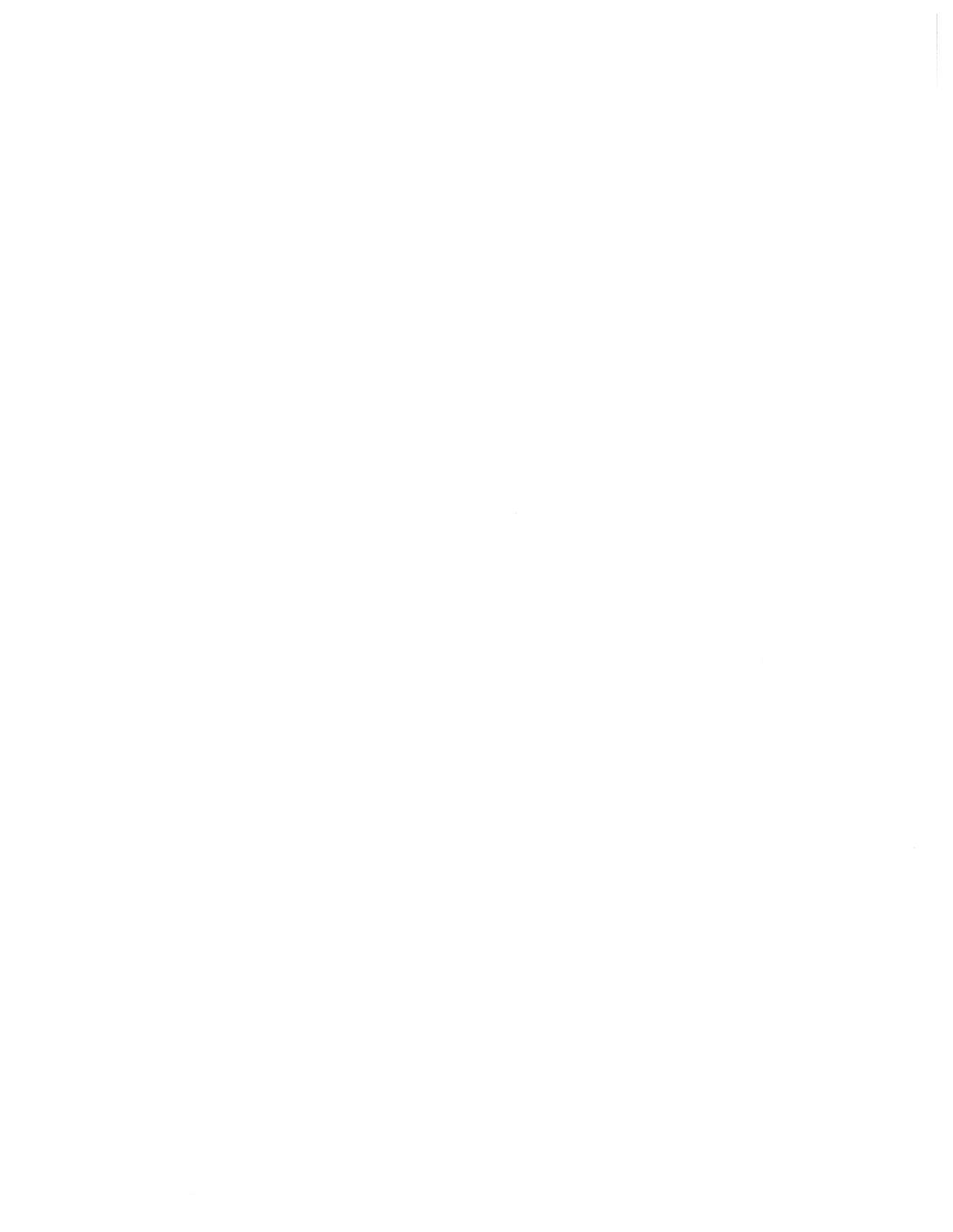ò.

May 10, 2016

To Chief Administrative Officer Mike Schwirtz,

Please accep<sup>t</sup> this letter as my formal resignation as <sup>a</sup> member of Hinton Town Council effective immediately.

I have enjoyed serving the residents of Hinton over the pas<sup>t</sup> years and value the friendships I have made with pas<sup>t</sup> and current members of Town Council and Administration.

I wish all the best to the residents of Hinton for <sup>a</sup> bright and prosperous future. Hinton is <sup>a</sup> community that cares and it has been my honour serving you as Town Councillor.

**Sincerely** 

de Currie

Dale Currie